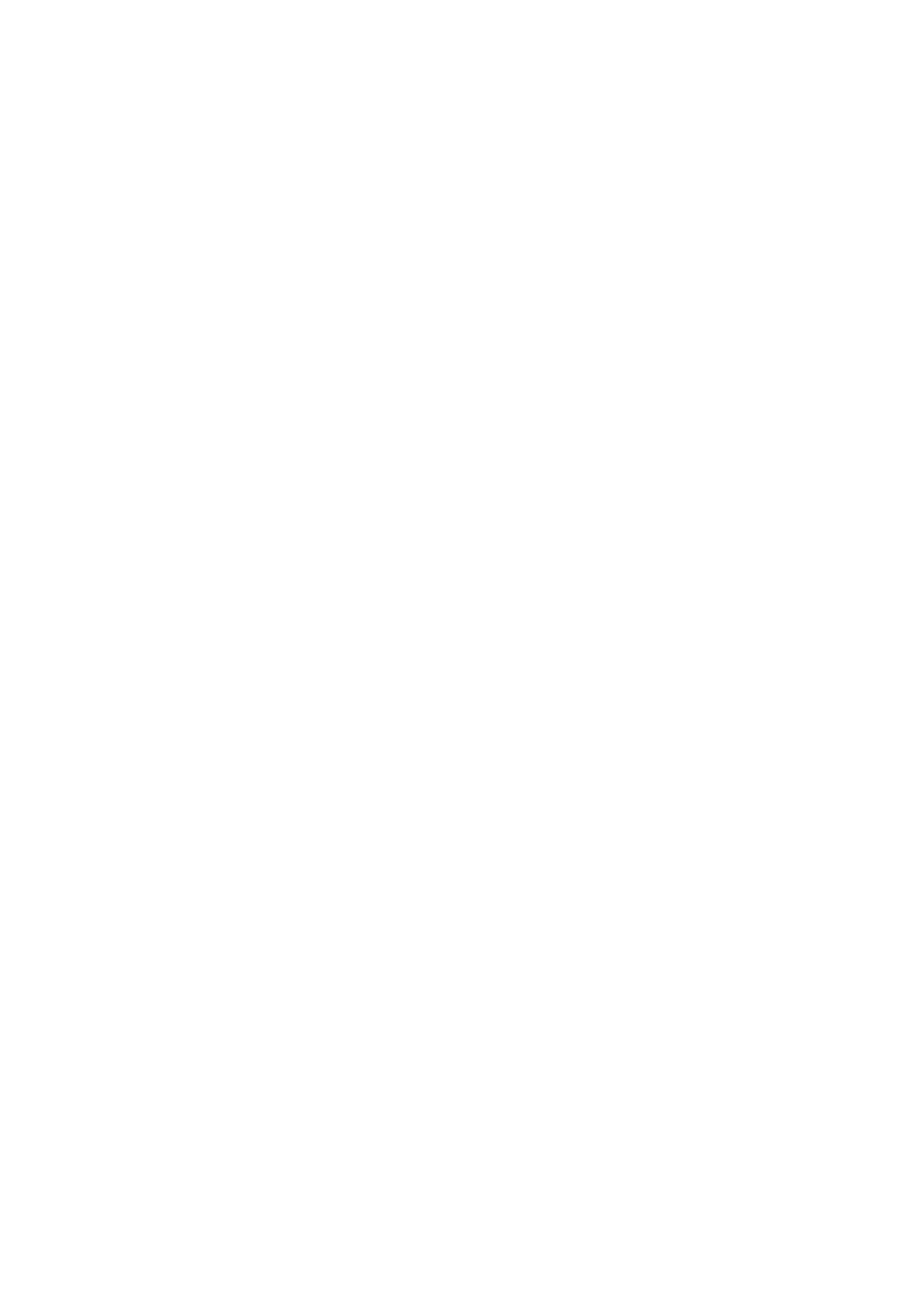#### **COFFEE**

| <b>Ristretto</b>       | <b>75 CZK</b>  |
|------------------------|----------------|
| <b>Espresso</b>        | <b>75 CZK</b>  |
| Lungo                  | <b>75 CZK</b>  |
| <b>Double Espresso</b> | <b>90 CZK</b>  |
|                        |                |
| Cappuccino             | <b>80 CZK</b>  |
| Latte Macchiatto       | <b>90 CZK</b>  |
| <b>Irish Coffee</b>    | <b>190 CZK</b> |
| <b>Baileys Coffee</b>  | <b>210 CZK</b> |

#### **TEA**

| <b>Tea Selection Dallmayer</b> | 75 CZK        |
|--------------------------------|---------------|
| Fresh Mint Tea                 | 80 CZK        |
| Fresh Ginger Tea               | 80 CZK        |
| <b>Hot Chocolate</b>           | <b>90 CZK</b> |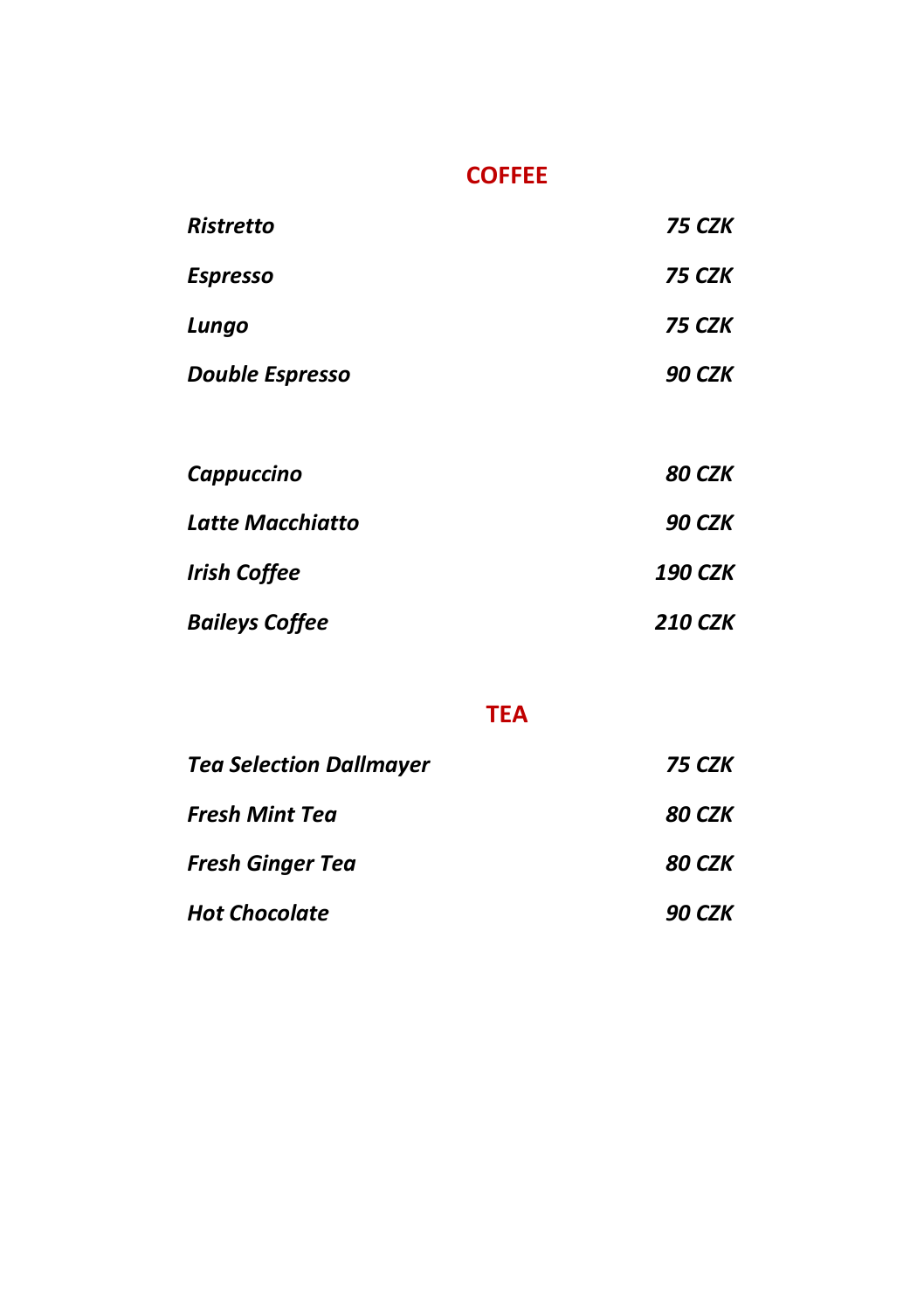#### **SOFT DRINKS**

| Mattoni (sparkling or still) 0,25 l      | 70 CZK |
|------------------------------------------|--------|
| Mattoni (sparkling or still) 0,75 l      | 95 CZK |
|                                          |        |
| <b>Fresh Juice by Daily Offer 0,25 I</b> | 90 CZK |
| Juices by Daily Offer 0,21               | 70 CZK |
|                                          |        |
| Coca Cola 0,33 l                         | 70 CZK |
| <b>Fanta 0,33 l</b>                      | 70 CZK |
| Tonic Water 0,25 l                       | 70 CZK |
| Homemade lemonade by Daily Offer 0,3 l   | 80 CZK |
| <b>Red Bull 0,25 l</b>                   | 95 CZK |

#### **DRAFT BEER**

# **Ležák / Lager**

| <b>Pilsner Urguell 0,51</b> | <b>95 CZK</b>        |
|-----------------------------|----------------------|
| <b>Pilsner Urquell 0,31</b> | <i><b>70 CZK</b></i> |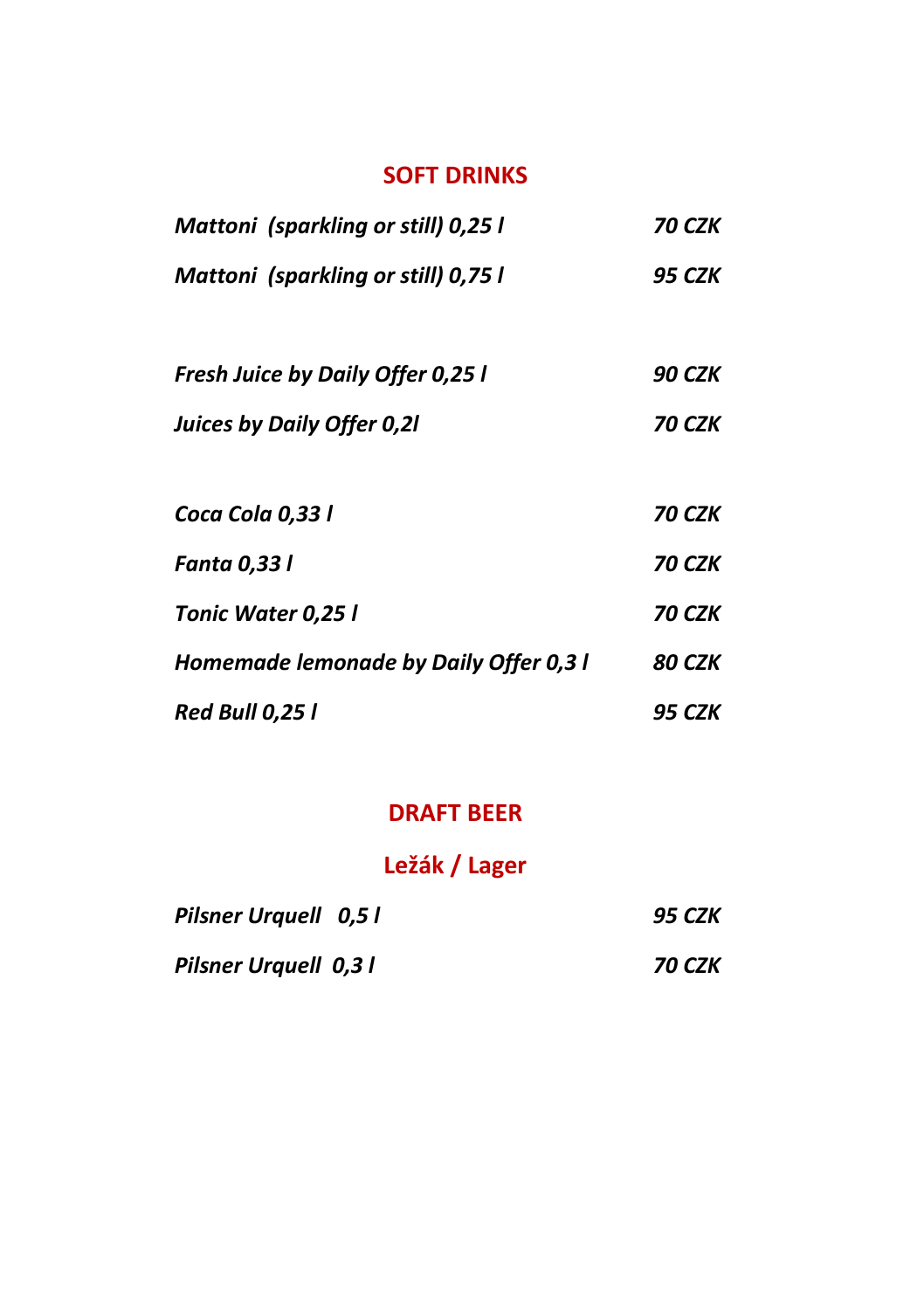#### **BOTTLED BEER**

# **Ležák / Lager**

| Pilsner Urguell 0,33 l | 80 CZK         |
|------------------------|----------------|
| Heineken 0.33 l        | <b>90 CZK</b>  |
| Corona Extra 0,33 l    | <b>110 CZK</b> |

# **Nealkoholické / Non-alcoholic**

*Stella Artois 0,33 l 75 CZK*

#### **CIDER**

| <b>Kingswood Apple Cider 0,4</b> | <b>90 CZK</b> |
|----------------------------------|---------------|
|----------------------------------|---------------|

#### **APERITIF**

| Martini Bianco 10 cl           | <b>110 CZK</b> |
|--------------------------------|----------------|
| Martini Rosso 10 cl            | <b>110 CZK</b> |
| Martini Rosato 10 cl           | <b>110 CZK</b> |
| Martini Extra Dry 10 cl        | <b>110 CZK</b> |
| Campari Bitter 7 cl            | <b>110 CZK</b> |
| Aperol 7 cl                    | <b>120 CZK</b> |
| Pampelle 7 cl                  | <b>120 CZK</b> |
| <b>Fonseca Port Bin.27 7cl</b> | 140 CZK        |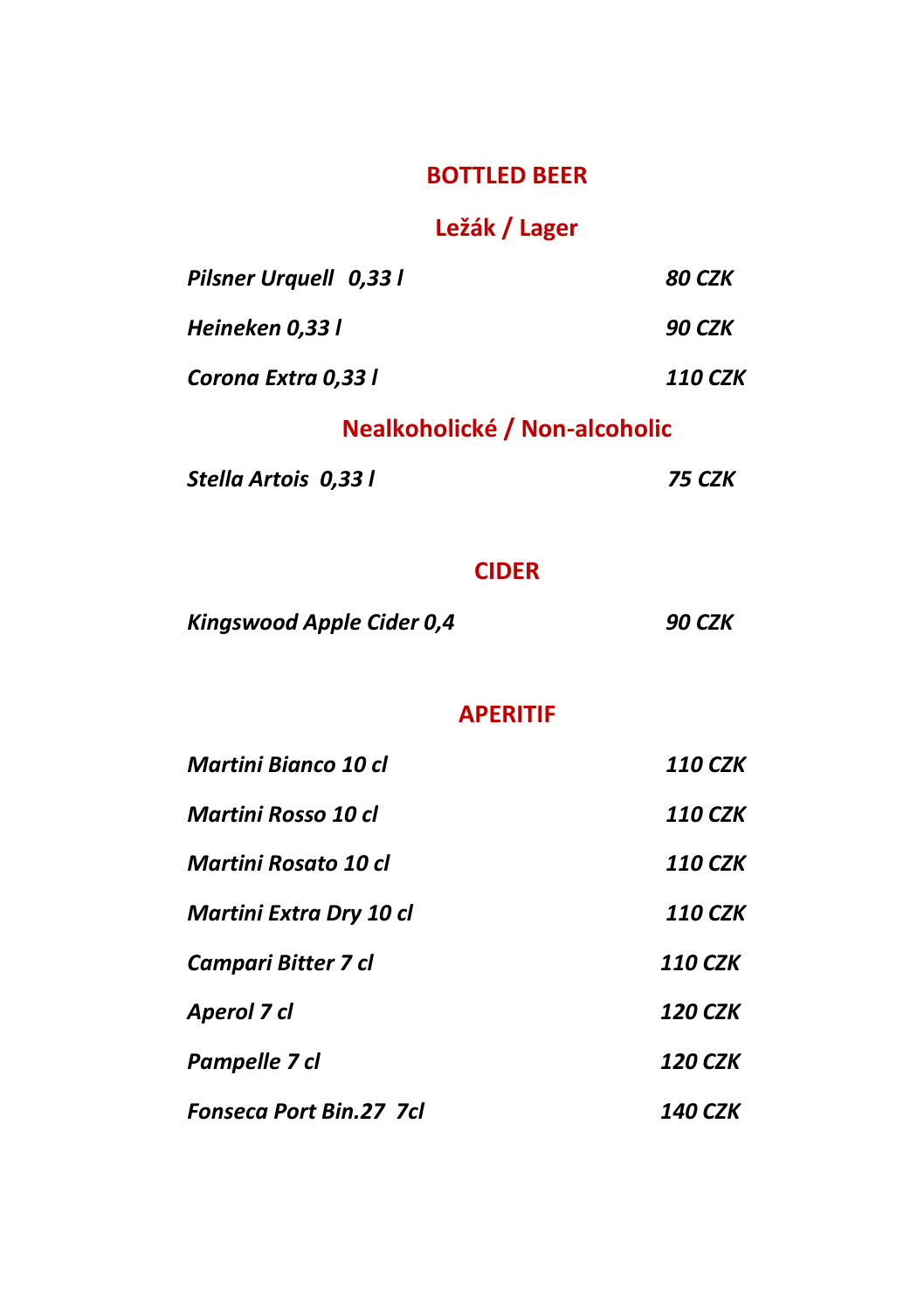#### **VODKA**

| Absolut 4 cl    | 120 CZK        |
|-----------------|----------------|
| Belvedere 4 cl  | 150 CZK        |
| Grey Goose 4 cl | 190 CZK        |
| Beluga 4 cl     | <b>220 CZK</b> |

#### **GIN**

| <b>Beefeater 4 cl</b>       | <b>130 CZK</b> |
|-----------------------------|----------------|
| <b>Bombay Sapphire 4 cl</b> | <b>130 CZK</b> |
| Gordon's pink gin 4cl       | <b>130 CZK</b> |
| Hendrick's 4 cl             | <b>190 CZK</b> |
| The Botanist 4 cl           | <b>180 CZK</b> |
| <b>TEQUILA</b>              |                |

# *Olmeca Silver 4 cl 140 CZK Olmeca Gold 4 cl 140 CZK*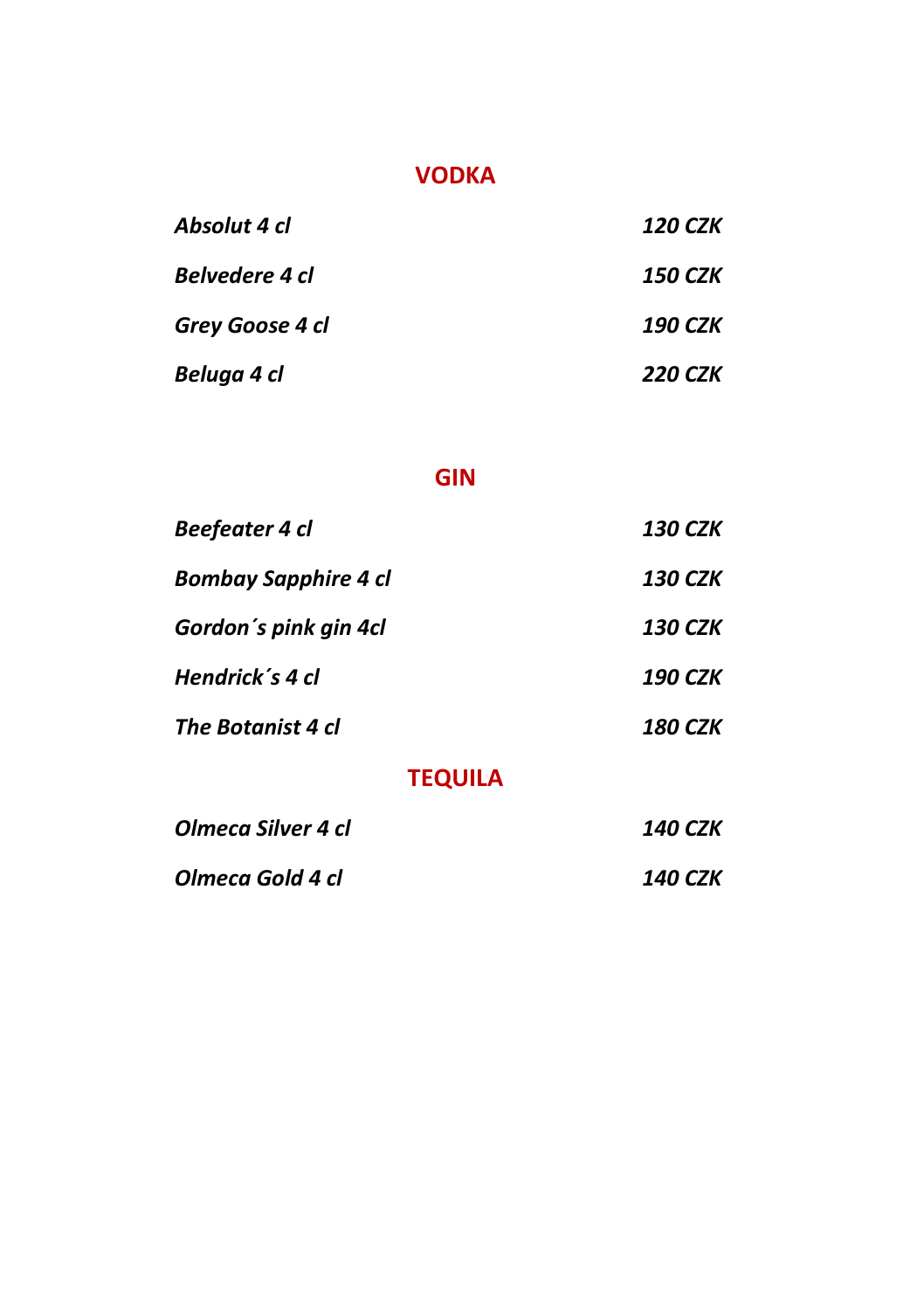#### **RUM**

| <b>Captain Morgan 4cl</b>             | <b>120 CZK</b> |
|---------------------------------------|----------------|
| Havana 3 years 4 cl                   | 130 CZK        |
| Matusalem Platino 4cl                 | <b>130 CZK</b> |
| Matusalem Grand reserve 15 years 4 cl | <b>170 CZK</b> |
| Diplomatico Reserva Exclusiva 4 cl    | <b>190 CZK</b> |
| Zacapa 23 years 4 cl                  | <b>250 CZK</b> |
| Zacapa XO 4 cl                        | 390 CZK        |

#### **WHISKEY & BOURBON**

| Jameson Black Barrel 4 cl         | 150 CZK               |  |
|-----------------------------------|-----------------------|--|
| Jack Daniel's 4 cl                | 150 CZK               |  |
| Maker's Mark Kentucky 4cl         | <b>170 CZK</b>        |  |
| <b>Tullamore Dew 12 years 4cl</b> | <i><b>170 CZK</b></i> |  |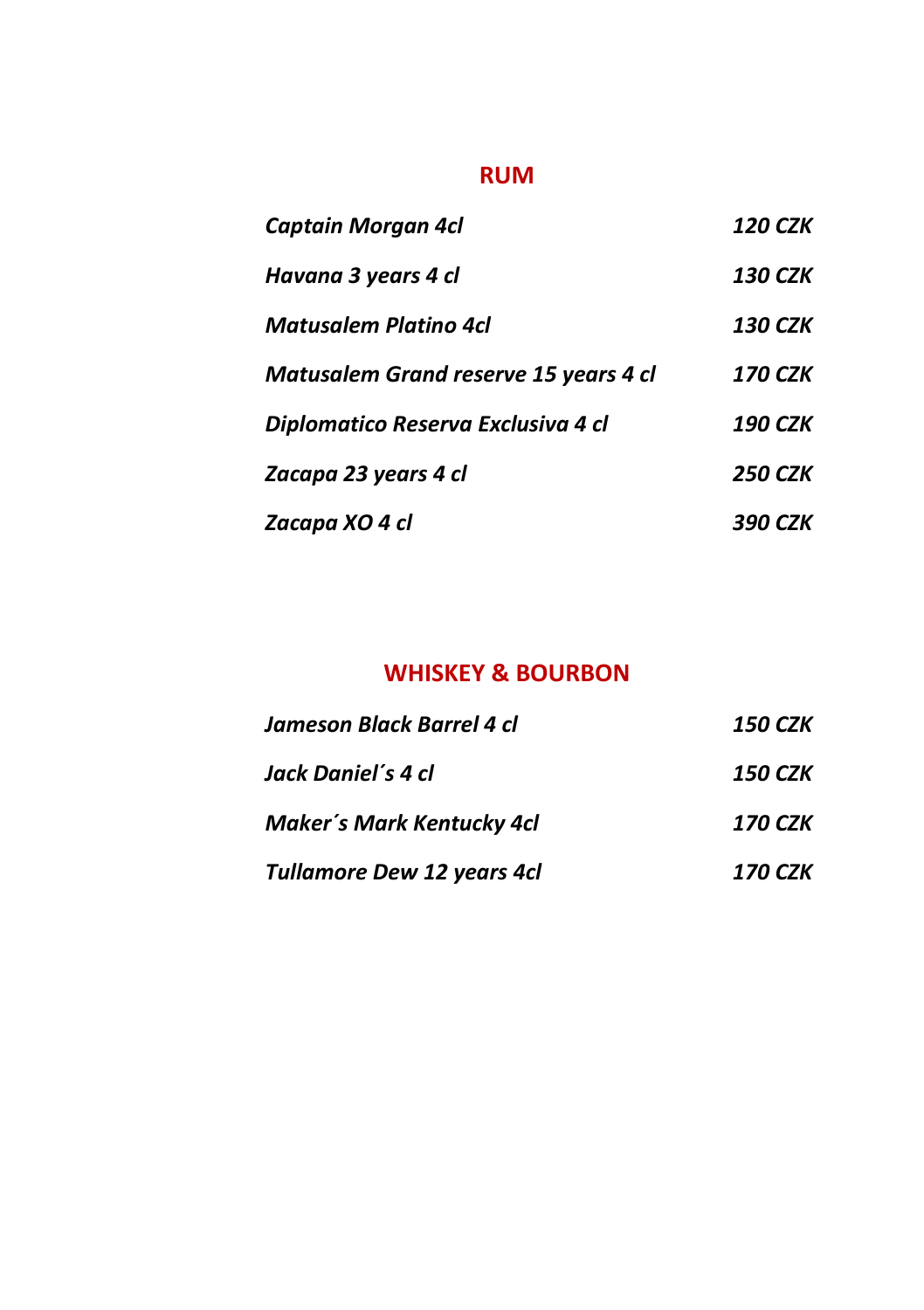# **SCOTCH WHISKY**

| Johnnie Walker Black Label 12 years 4 cl | <i><b>170 CZK</b></i> |
|------------------------------------------|-----------------------|
| Chivas Regal 12 years 4 cl               | <b>180 CZK</b>        |
| Chivas Regal 18 years 4 cl               | <b>260 CZK</b>        |
| <b>Bruichladdich Classic 4 cl</b>        | <b>250 CZK</b>        |
| Johnnie Walker Blue Label 4 cl           | <i><b>530 CZK</b></i> |

#### **SINGLE MALT WHISKY**

| Laphroaigh 10 years 4 cl  | 190 CZK        |
|---------------------------|----------------|
| Glenfiddich 12 years 4 cl | <b>200 CZK</b> |
| Glenfiddich 15 years 4 cl | 250 CZK        |

# **COGNAC & BRANDY**

| Hennessy V.S. 4 cl         | <b>190 CZK</b> |
|----------------------------|----------------|
| Hennessy XO 4 cl           | <b>580 CZK</b> |
| Metaxa 7* 4 cl             | <b>140 CZK</b> |
| Metaxa 12* 4 cl            | <b>180 CZK</b> |
| <b>Metaxa RESERVE 4 cl</b> | 330 CZK        |
| Courvoisier XO 4 cl        | <b>350 CZK</b> |
| Rémy Martin V.S.O.P. 4 cl  | <b>250 CZK</b> |
| Rémy Martin XO 4cl         | <b>460 CZK</b> |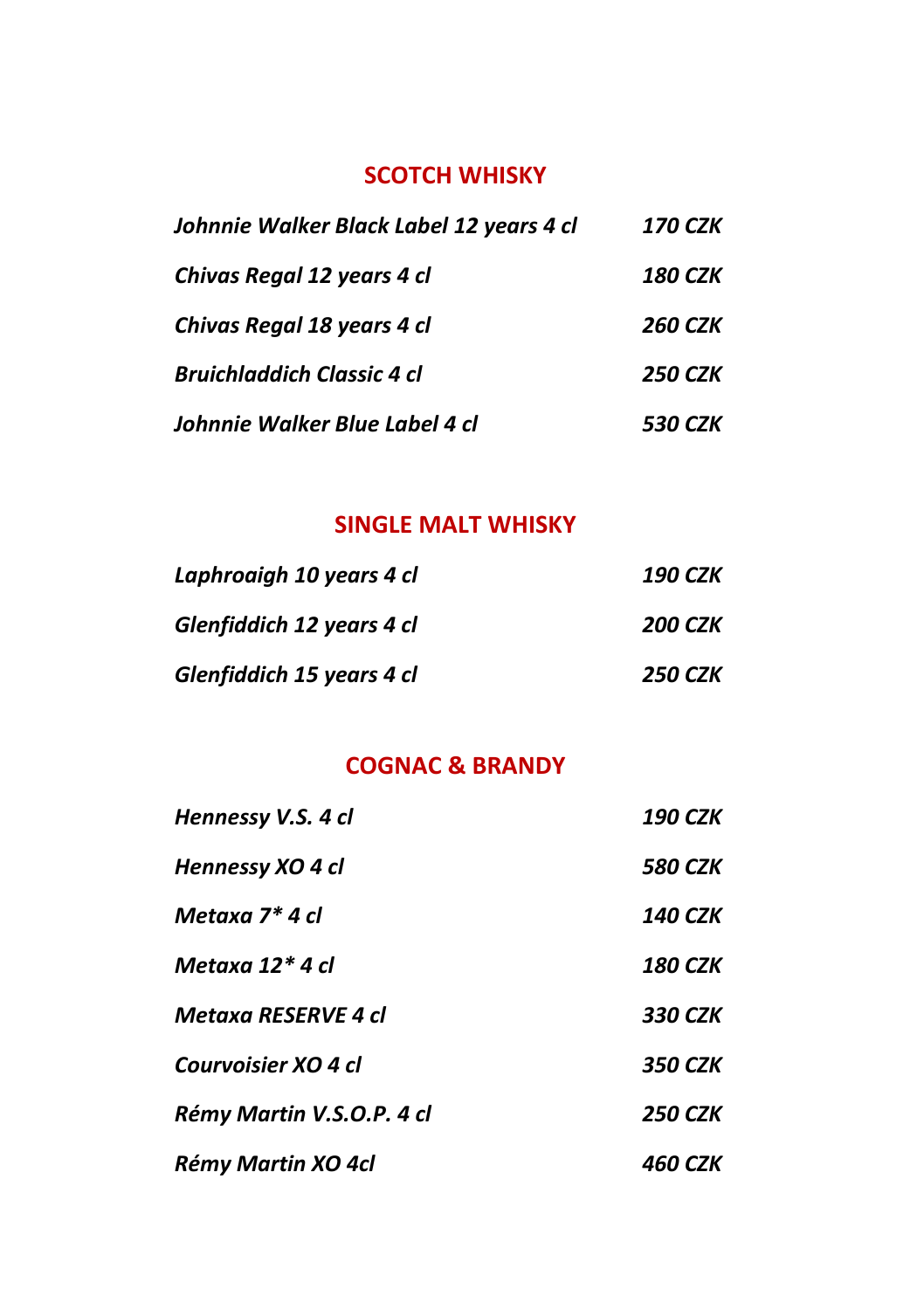#### **SPIRITS**

| Slivovice Rudolf Jelínek 4 cl | 130 CZK        |
|-------------------------------|----------------|
| Grappa 4 cl                   | <b>140 CZK</b> |

# **LIQUERS**

| Becherovka 4 cl        | <b>110 CZK</b> |
|------------------------|----------------|
| Sambuca 4 cl           | 130 CZK        |
| Kahlua 4 cl            | 130 CZK        |
| Jagermeister 4 cl      | <b>130 CZK</b> |
| <b>Baileys 4 cl</b>    | <b>130 CZK</b> |
| Amareto Disaronno 4 cl | 140 CZK        |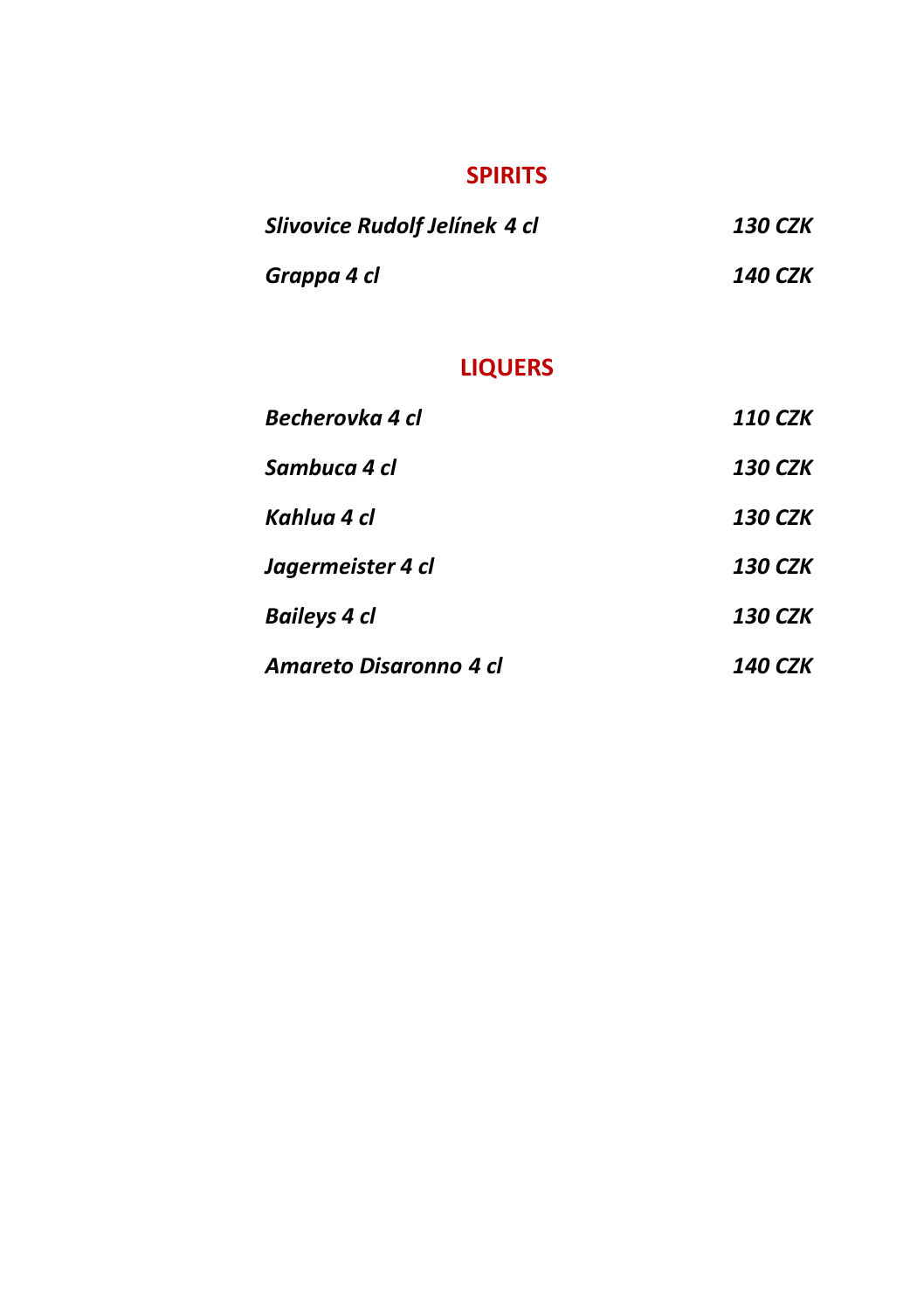#### **SHORT DRINKS**

#### **175 CZK**

#### *COSMOPOLITAN*

*(3 cl Vodka Absolut, 1 cl Cointreau, Cranberry Juice)*

#### *MARGARITA*

*(3 cl Tequila Olmeca Silver, 1 cl Cointreau, Lime)*

#### *WHITE RUSSIAN*

*(4 cl Vodka Absolut, 2 cl Kahlua, Cream)*

#### *NEGRONI*

*(2cl Beefeater gin, 2 cl Campari, 2 cl Martini Rosso)*

#### *CAIPIRINHA*

*(4 cl Cachaca, Brown Sugar, Lime)*

#### *APEROL SPRITZ*

*(6 cl Aperol, 9 cl sparkling wine, Soda, Slices of Orange)*

#### *ESPRESSO MARTINI*

*(Espresso, 4cl Vodka Absolut, 2cl Kahlua)*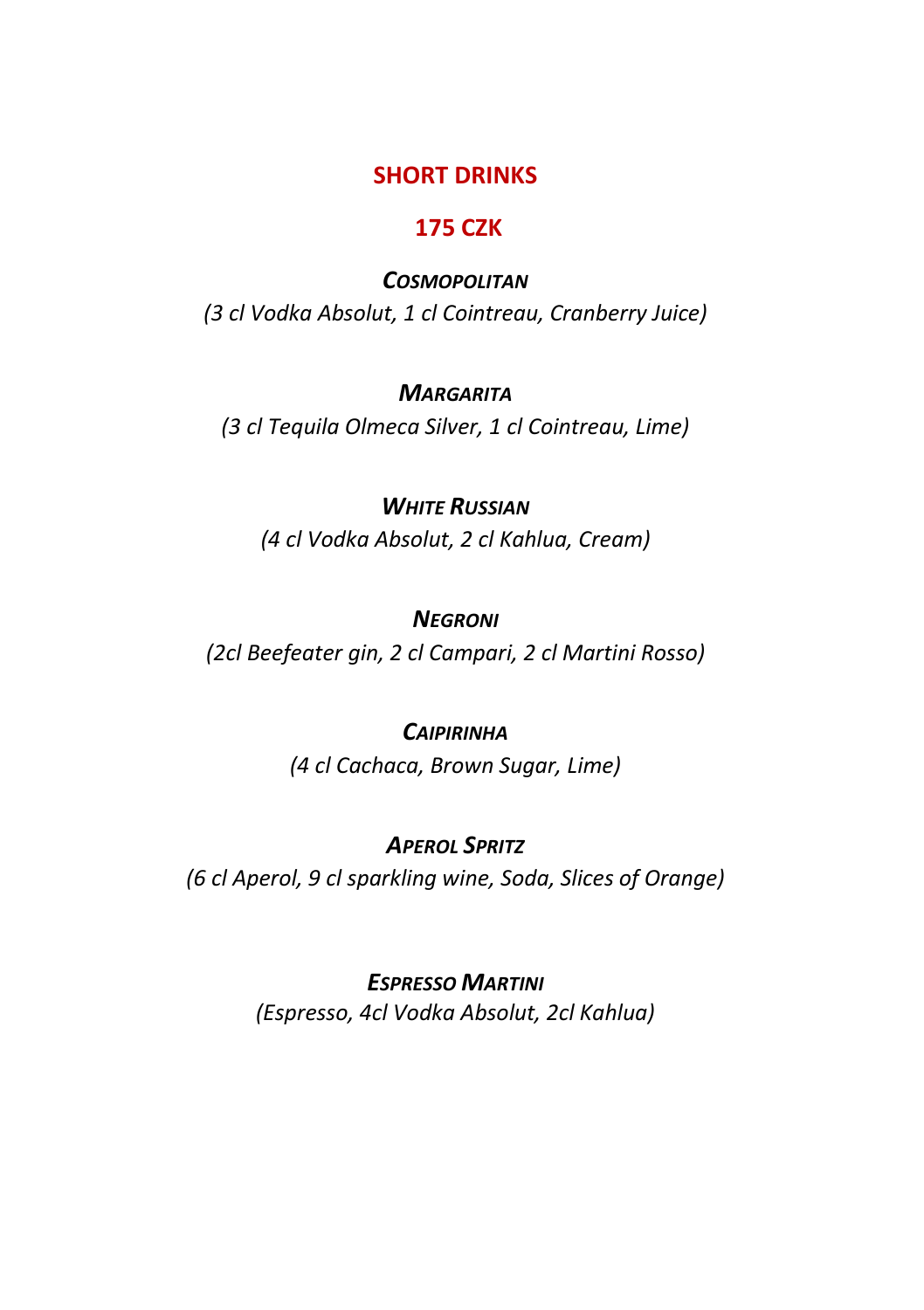#### **LONG DRINKS**

#### **210 CZK**

*GIN&TONIC (4 cl Beefeater gin, Tonic Water)*

#### *CUBA LIBRE*

*(4 cl Rum Havana 3 years, Coca-Cola, Lime)*

#### *MOJITO*

*(4 cl Rum Havana 3 years, Brown Sugar, Lime, Mint, Soda)*

#### *STRAWBERRY OR WATERMELON MOJITO*

*(4 cl Rum Havana 3 years, Brown Sugar, Lime, Mint, Soda, Strawberry or Watermelon Monin)*

#### *BLOODY MARY*

*(4cl Vodka Absolut, Tabasco, Worcester, Lemon, Tomato Juice, Salt Pepper)*

#### *SEX ON THE BEACH*

*(4 cl Vodka Absolut, Peach Liqueur, Orange Juice, Cranberry Juice, Grenadine)*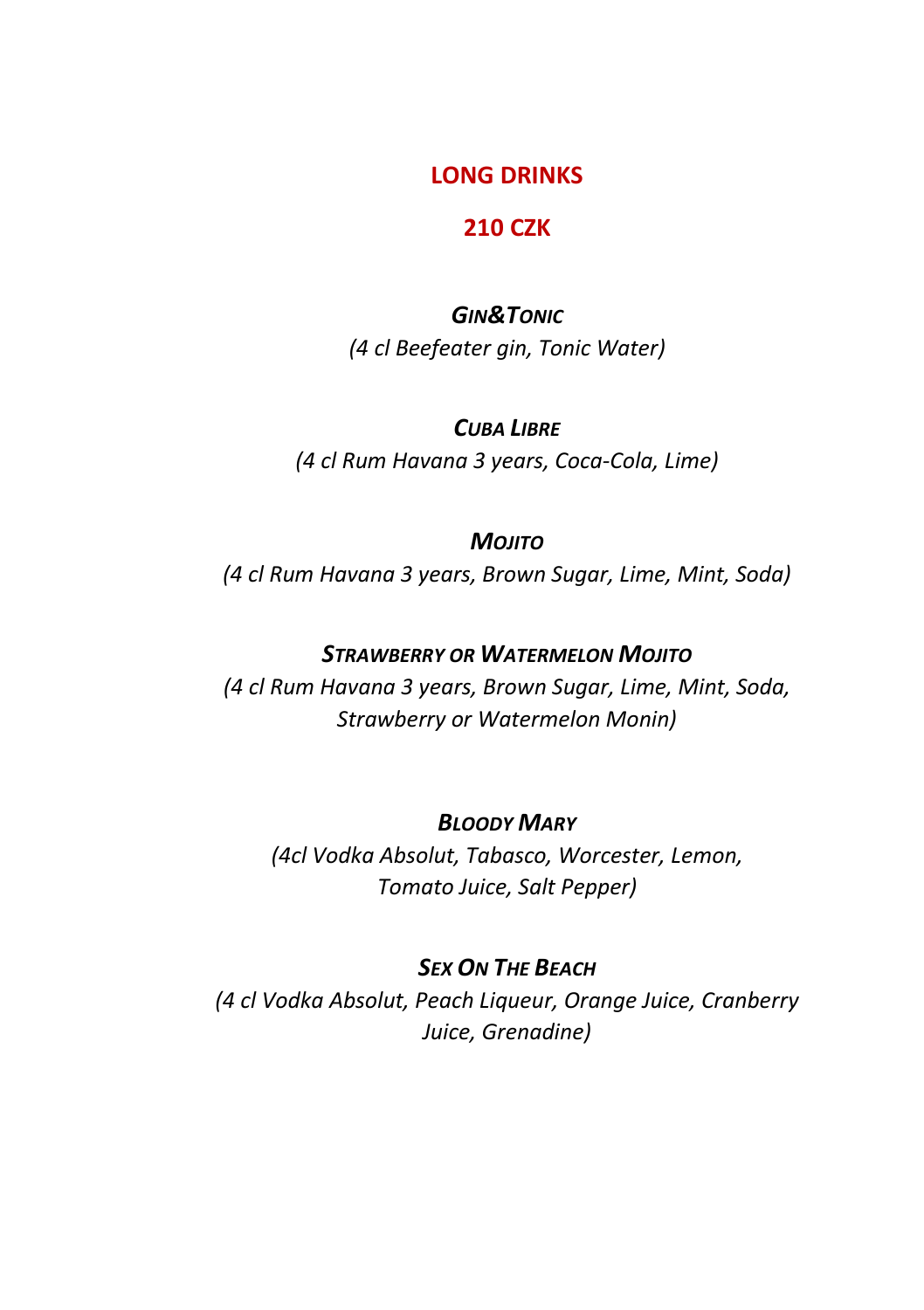#### **LONG DRINKS**

#### **210 CZK**

#### *LONG ISLAND ICE TEA*

*(2 cl Gin Beefeater, 2 cl Vodka Absolut, 2 cl Rum Havana 3 years, 2 cl Tequila Olmeca Silver, Triple Sec, Fresh Lime, Coca-Cola)*

#### *PORNSTAR MARTINI*

*(4 cl Absolut vodka, 1 dl pineapple juice, 2 cl Passion fruit purée, 1,5cl Vanilla sirup)*

#### *LYNCHBURG LEMONADE*

*(4 cl Jack Daniel´s, Triple Sec, Sour mix, Lemon-lime soda)*

#### **PIŇA COLADA**

*(4 cl Rum Havana 3 years, Coconut Liqueur, Cream, Pineapple Juice)*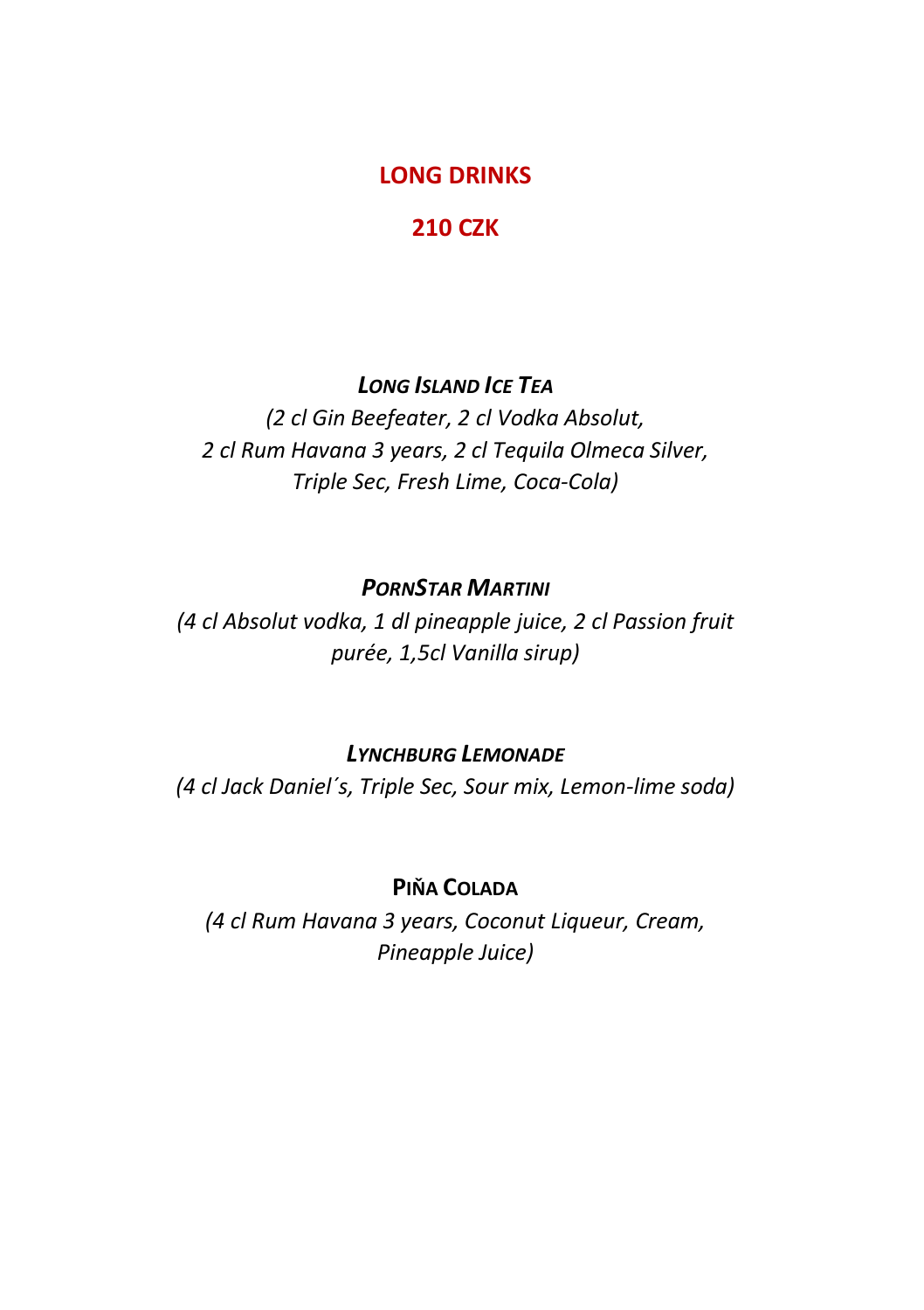#### **FROZEN DRINKS**

#### **210 CZK**

#### **STRAWBERRY OR PASSION FRUIT DAIQUIRI**

*(4 cl Rum Havana 3 years, Lime, Strawberry or passion fruit Puree, crashed ice)*

#### **NON ALCOHOLIC DRINKS**

#### **130 CZK**

# *VIRGIN MOJITO (Brown Sugar, Lime, Mint, Soda)*

#### *VIRGIN COLADA*

*(Coconut liqueur, Cream, Pineapple Juice)*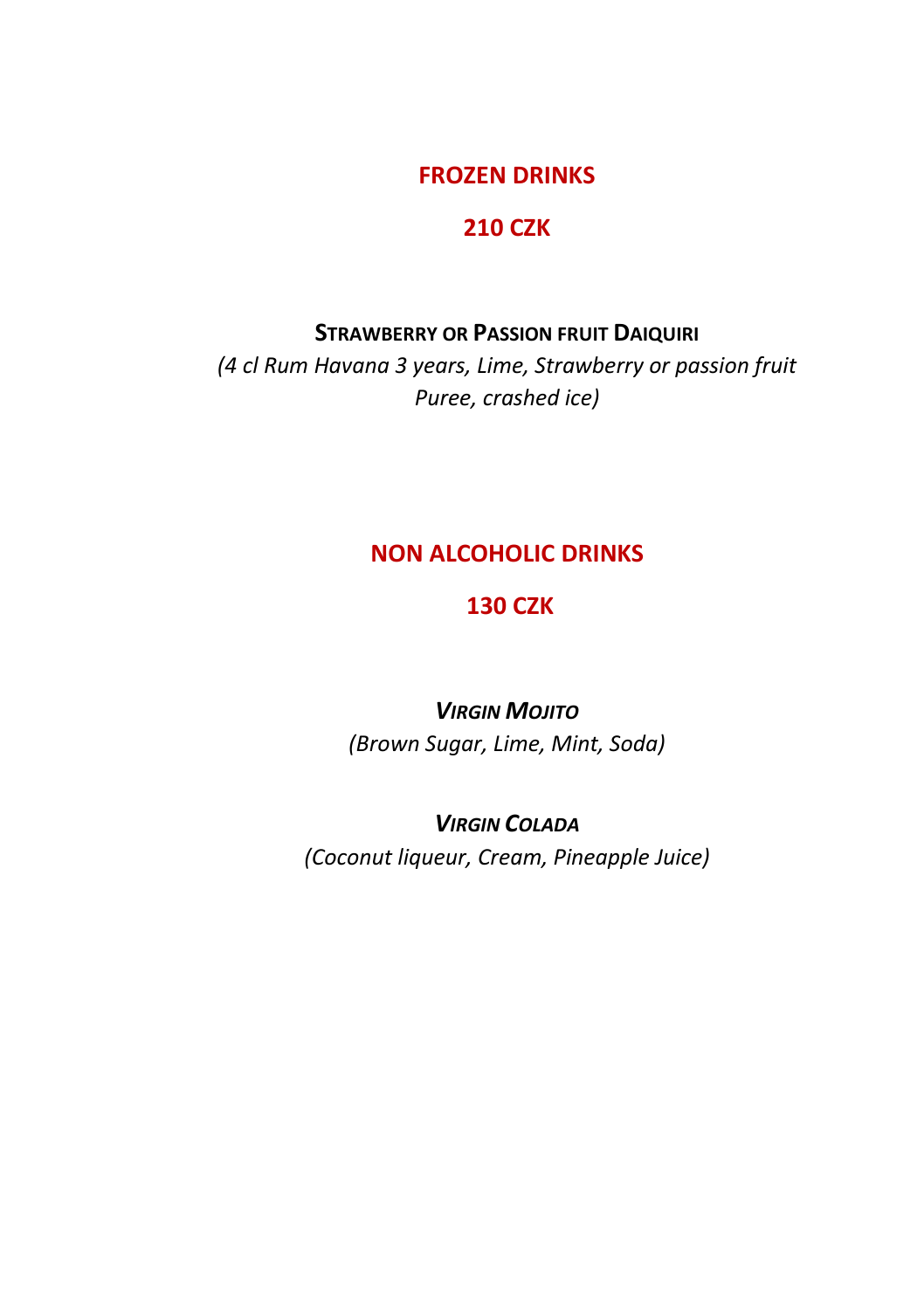#### **WHITE WINES**

#### **0,15 l / 0,75 l**

| Sauvignon, Sedlák, Czech Republic                         | 95 CZK / 420 CZK  |
|-----------------------------------------------------------|-------------------|
| Pinot Grigio, Tezza, Italy                                | 120 CZK / 480 CZK |
| Petit Villebois Sauvignon Blanc, France 130 CZK / 550 CZK |                   |
| Rieslink Feinherb Bernkastel, Mosel                       | 150 CZK / 590 CZK |
| Chablis Domaine Louis Moreau, France 160 CZK / 720 CZK    |                   |

# **ROSÉ WINE**

# **0,15 l / 0,75 l**

| Frankovka, Sedlák Czech Rep.   | 120 CZK / 480 CZK |
|--------------------------------|-------------------|
| Rosé D'Anjou, AOP 2020, France | 120 CZK / 480 CZK |

#### **RED WINES**

# **0,15 l / 0,75 l**

| Modrý Portugal, Sedlák, Czech Rep.                        | 95 CZK / 420 CZK  |
|-----------------------------------------------------------|-------------------|
| Valpolicella, Tezza, Italy.                               | 120 CZK / 480 CZK |
| Côtes du Rhône, "Les Violettes", France 160 CZK / 680 CZK |                   |